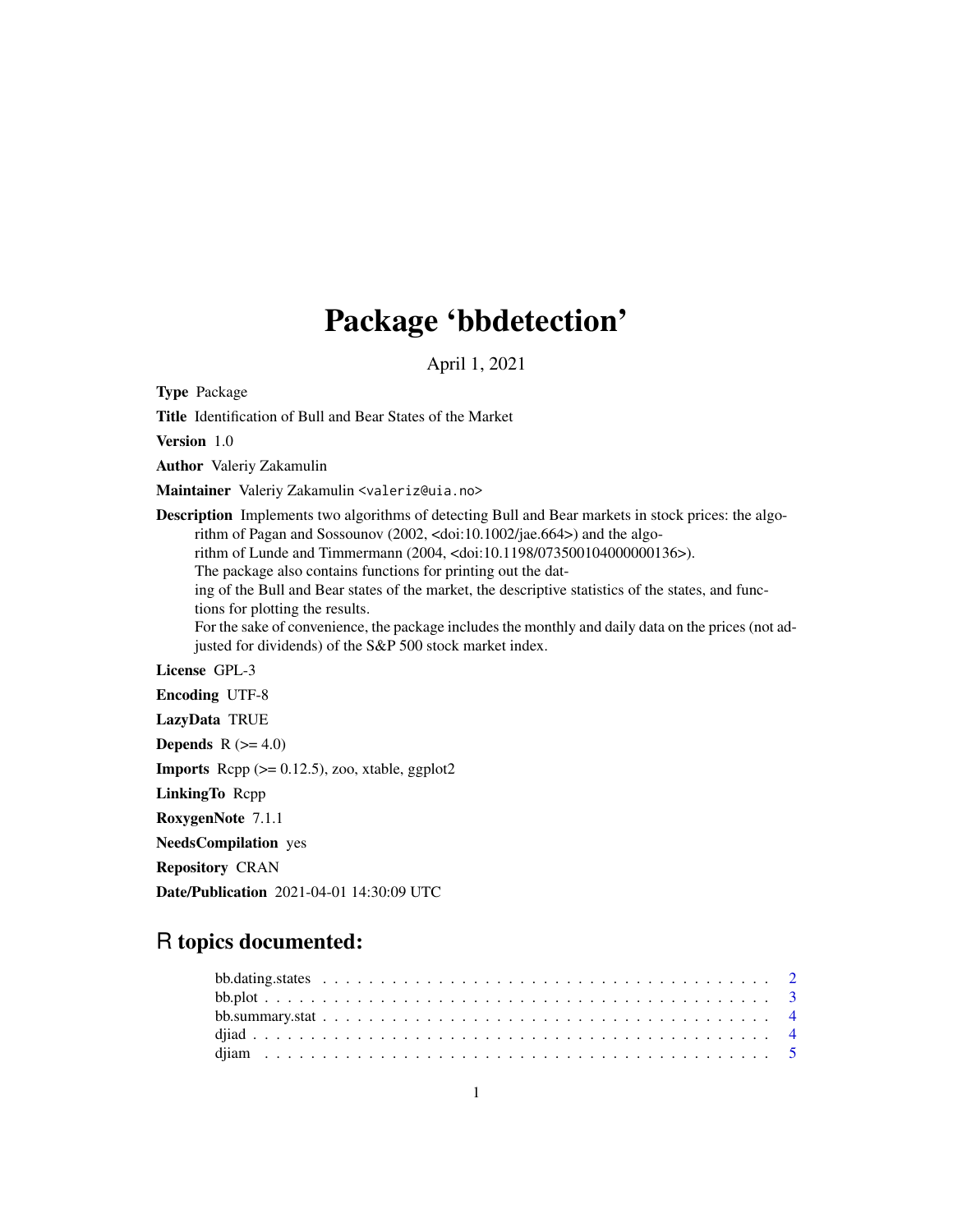#### <span id="page-1-0"></span>2 bb.dating.states

| Index |  |
|-------|--|
|       |  |
|       |  |
|       |  |
|       |  |
|       |  |
|       |  |

bb.dating.states *Prints out the dating of bull-bear states*

#### Description

This function prints out (in console window) the dating of bull-bear states. The outcome of this function is a table in LaTeX format.

#### Usage

bb.dating.states(price, bull, dates)

#### Arguments

| price | a numeric vector of price values                                                                                                     |
|-------|--------------------------------------------------------------------------------------------------------------------------------------|
| bull  | a logical vector that contains the states of the market. This vector is returned by<br>function run_dating_alg or run_filtering_alg. |
| dates | a vector of dates                                                                                                                    |

#### Value

A data frame object that contains the dating of bull-bear states.

#### Examples

```
{
library(zoo)
library(xtable)
library(ggplot2)
sp500 <- sp500m # choose the monthly data
dates <- index(sp500) # retrieve dates
dates <- as.yearmon(dates) # convert dates to "yearmon" format if monthly data
price <- as.vector(coredata(sp500)) # retrieve prices
setpar_dating_alg(4, 6, 4, 16, 20) # parameters for monthly data
bull <- run_dating_alg(price) # detect the states
bb.dating.states(price, bull, dates)
}
```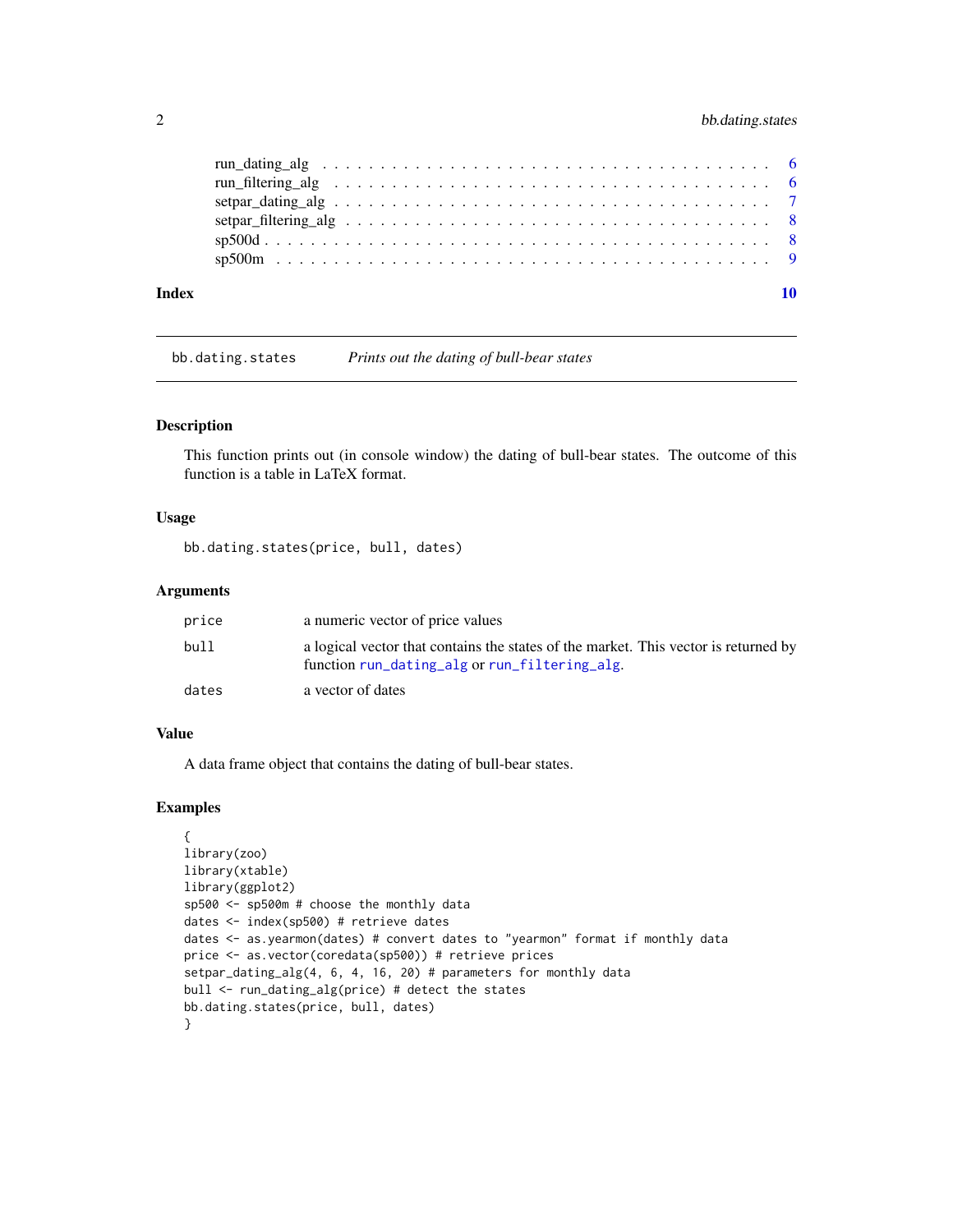<span id="page-2-0"></span>

#### Description

This function plots the log of prices and highlights bear states

#### Usage

```
bb.plot(price, bull, dates, price.name=NULL, log.scale=TRUE)
```
#### Arguments

| price      | a numeric vector of price values                                                                                                     |
|------------|--------------------------------------------------------------------------------------------------------------------------------------|
| bull       | a logical vector that contains the states of the market. This vector is returned by<br>function run_dating_alg or run_filtering_alg. |
| dates      | a vector of dates in Date format                                                                                                     |
| price.name | the name of the time-series of prices that will appear on the y-axis of the plot                                                     |
| log.scale  | a logical variable that specifies whether to use log scale along the y-axis                                                          |

#### Value

None

#### Examples

```
{
library(zoo)
library(xtable)
library(ggplot2)
price <- as.vector(coredata(sp500m)) # retrieve monthly prices
dates <- index(sp500m) # retrieve dates from zoo-object
setpar_dating_alg(4, 6, 5, 15, 20) # parameters for monthly data
bull <- run_dating_alg(price) # detect bull-bear states
bb.plot(price, bull, dates, "S&P 500") # plot the result
}
```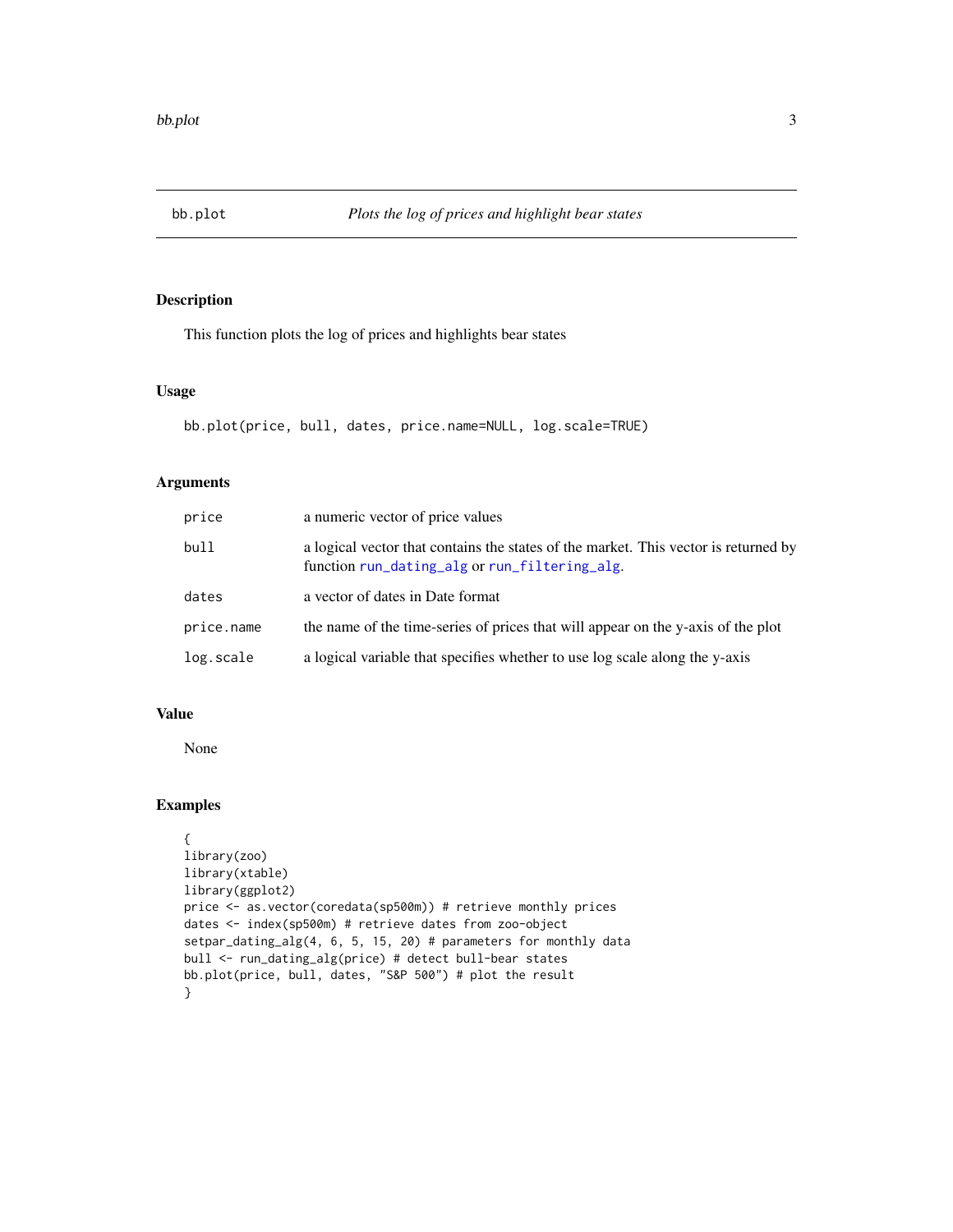<span id="page-3-0"></span>

#### Description

This function prints out (in console window) the summary statistics of bull-bear states. The outcome of this function is a table in LaTeX format.

#### Usage

bb.summary.stat(price, bull)

#### Arguments

| price | a numeric vector of price values                                                    |
|-------|-------------------------------------------------------------------------------------|
| bull  | a logical vector that contains the states of the market. This vector is returned by |
|       | function run_dating_alg or run_filtering_alg.                                       |

#### Value

A data frame that contains the descriptive statistics.

#### Examples

```
{
library(zoo)
library(xtable)
library(ggplot2)
sp500 <- sp500m # choose the monthly data
price <- as.vector(coredata(sp500)) # retrieve prices
setpar_dating_alg(4, 6, 4, 16, 20) # parameters for monthly data
bull <- run_dating_alg(price) # detect the states
bb.summary.stat(price, bull)
}
```
<span id="page-3-1"></span>djiad *Daily data the Dow Jones Industrial Average index*

#### Description

The daily closing prices of the DJIA index from January 1985

#### Usage

djiad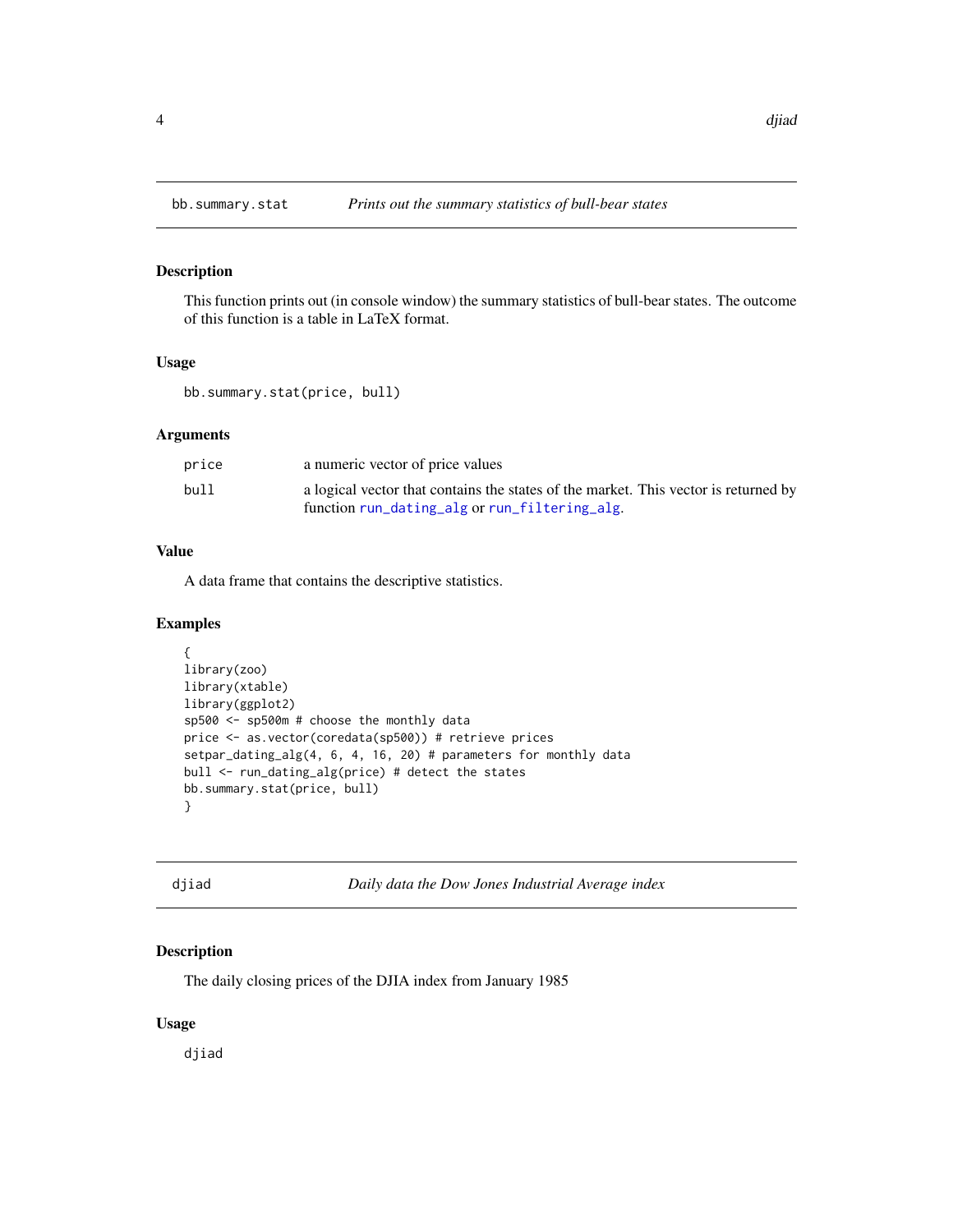#### <span id="page-4-0"></span>djiam 5

#### Format

An object of class "zoo" containing the daily closing prices of the DJIA index from January 1985

#### Source

<https://finance.yahoo.com/>

#### See Also

Other data sets: [djiam](#page-4-1), [sp500d](#page-7-1), [sp500m](#page-8-1)

<span id="page-4-1"></span>djiam *Monthly data on the Dow Jones Industrial Average index*

#### Description

The monthly closing prices of the DJIA index from January 1985

#### Usage

djiam

#### Format

An object of class "zoo" containing the monthly closing prices of the DJIA index from January 1985

#### Source

<https://finance.yahoo.com/>

#### See Also

Other data sets: [djiad](#page-3-1), [sp500d](#page-7-1), [sp500m](#page-8-1)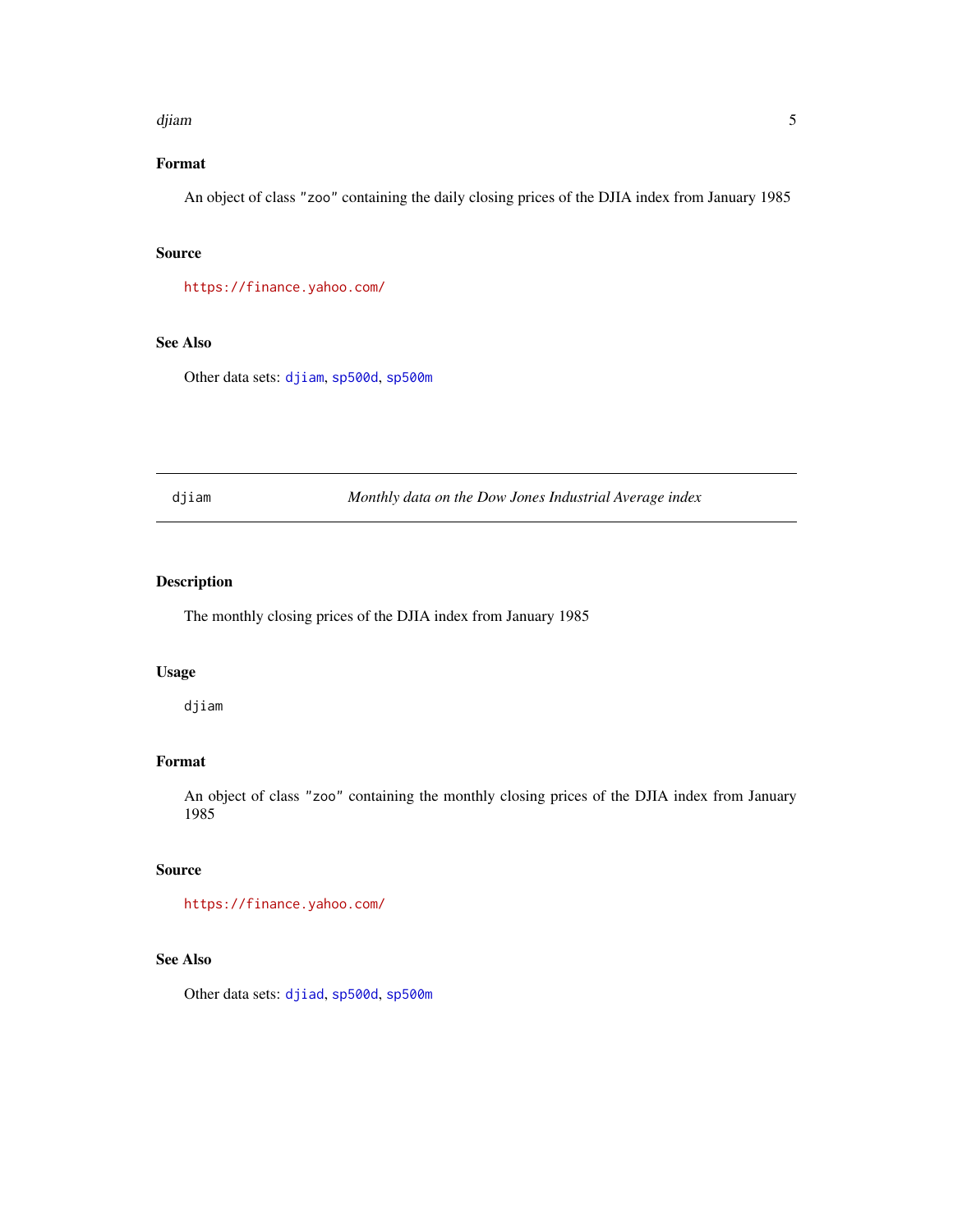<span id="page-5-1"></span><span id="page-5-0"></span>

#### Description

This function implements the dating algorithm of Bry and Boschan (1971) to identify Bull and Bear states

#### Usage

```
run_dating_alg(index)
```
#### Arguments

index vector containing the stock price index

#### Value

A logical vector that contains TRUE for Bull states and FALSE for Bear states

#### Note

Be aware that the states in the beginning and in the end of "index" are not properly defined. The users are advised to always visually check the correctness of the result (during Bull states the prices should generally increase, during the Bear states decrease).

#### References

Bry, G. and Boschan, C. (1971). Cyclical Analysis of Time Series: Selected Procedures and Computer Programs. NBER.

Pagan, A. R. and Sossounov, K. A. (2003). A Simple Framework for Analysing Bull and Bear Markets. Journal of Applied Econometrics, 18 (1), 23-46.

Gonzalez, L., Powell, J. G., Shi, J., and Wilson, A. (2005). Two Centuries of Bull and Bear Market Cycles. International Review of Economics and Finance, 14 (4), 469-486.

<span id="page-5-2"></span>run\_filtering\_alg *Runs the filtering algorithm to identify Bull and Bear states*

#### **Description**

This function implements the filtering algorithm of Lunde and Timmermann (2004) to identify Bull and Bear states

#### Usage

```
run_filtering_alg(index)
```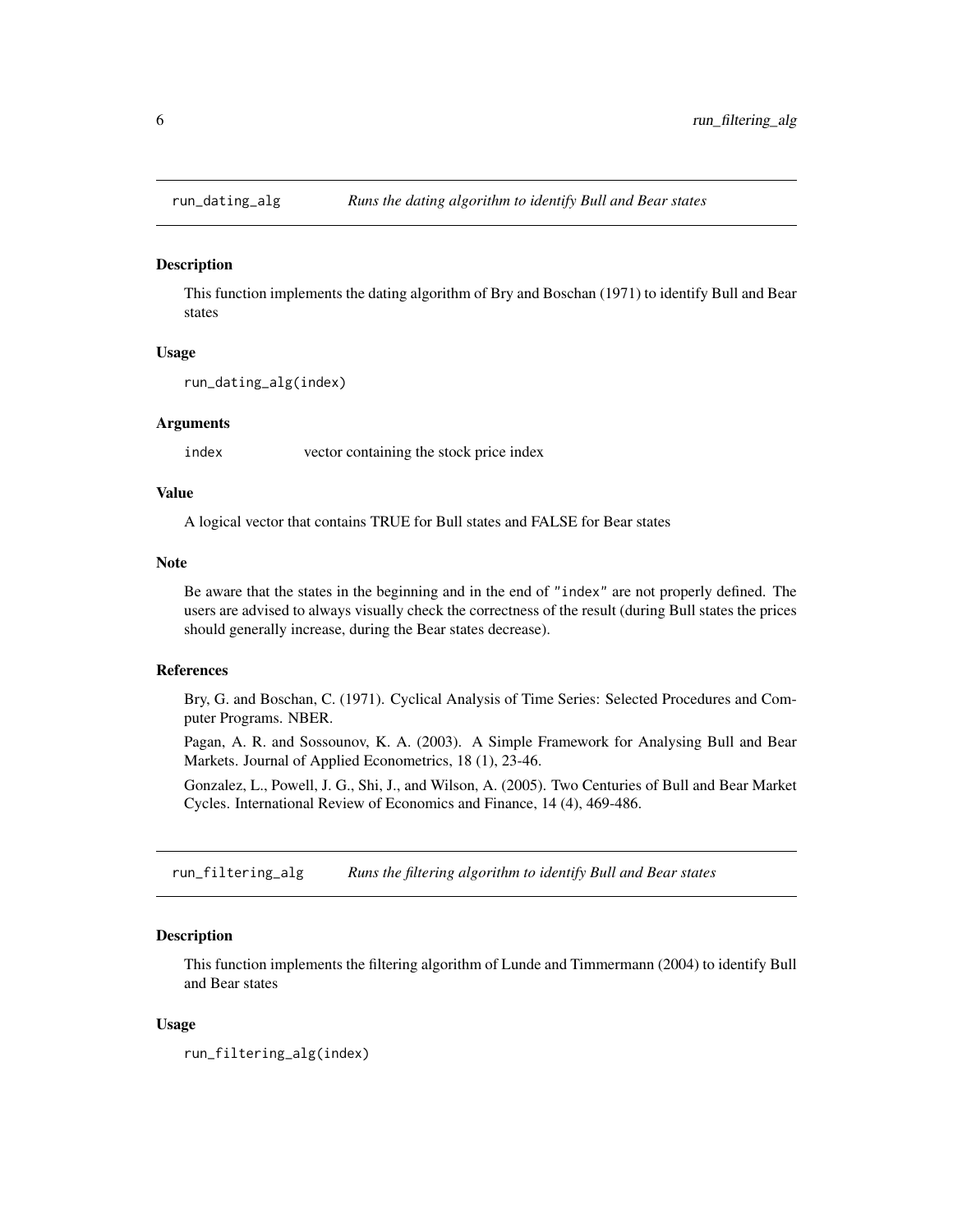#### <span id="page-6-0"></span>Arguments

index vector containing the stock price index

#### Value

A logical vector that contains TRUE for Bull states and FALSE for Bear states

#### Note

Be aware that the states in the beginning and in the end of "index" are not properly defined

#### References

Lunde, A. and Timmermann, A. (2004). Duration Dependence in Stock Prices: An Analysis of Bull and Bear Markets. Journal of Business and Economic Statistics, 22 (3), 253-273.

setpar\_dating\_alg *Sets the paramters of the dating algorithm*

#### Description

This function sets the paramters of the dating algorithm of Bry and Boschan (1971)

#### Usage

```
setpar_dating_alg(t_window, t_censor, t_phase, t_cycle, max_chng)
```
#### Arguments

| t_window       | the half-size of the rolling window to find minima and maxima                                |
|----------------|----------------------------------------------------------------------------------------------|
| t_censor       | the size of the left and right margin (for the cencoring operation)                          |
| t_phase        | the minimum phase (bull or bear) length                                                      |
| t_cycle        | the minimum full cycle length                                                                |
| $max_{c}$ chng | the change (in percentages) in the "index" that invalidates the minimum phase<br>length rule |

#### Value

None

#### Note

All parameters but "max\_chng" are given in a number of observations. For example, if data are at the monthly frequency, "t\_cycle=16" defines that the minimum cycle length should be 16 months.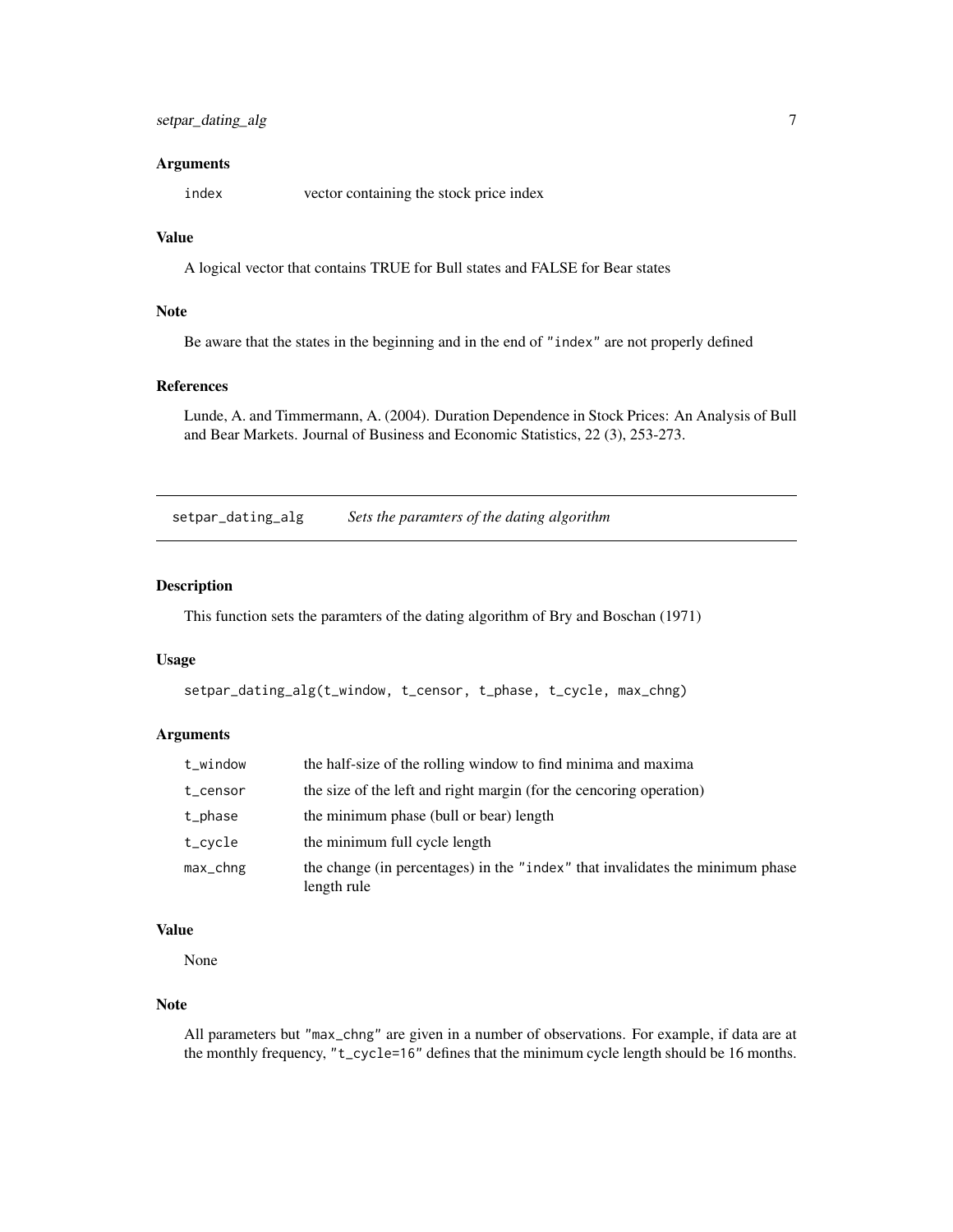#### <span id="page-7-0"></span>References

Bry, G. and Boschan, C. (1971). Cyclical Analysis of Time Series: Selected Procedures and Computer Programs. NBER.

Pagan, A. R. and Sossounov, K. A. (2003). A Simple Framework for Analysing Bull and Bear Markets. Journal of Applied Econometrics, 18 (1), 23-46.

Gonzalez, L., Powell, J. G., Shi, J., and Wilson, A. (2005). Two Centuries of Bull and Bear Market Cycles. International Review of Economics and Finance, 14 (4), 469-486.

setpar\_filtering\_alg *Sets the paramters of the filtering algorithm*

#### Description

This function sets the paramters of the filtering algorithm of Lunde and Timmermann (2004)

#### Usage

```
setpar_filtering_alg(tr_bull, tr_bear)
```
#### Arguments

| tr_bull | threshold to idenitfy a Bull state (in percentages) |
|---------|-----------------------------------------------------|
| tr bear | threshold to idenitfy a Bear state (in percentages) |

#### Value

None

#### References

Lunde, A. and Timmermann, A. (2004). Duration Dependence in Stock Prices: An Analysis of Bull and Bear Markets. Journal of Business and Economic Statistics, 22 (3), 253-273.

<span id="page-7-1"></span>

sp500d *Daily data the S&P 500 index*

#### Description

The daily closing prices of the S&P 500 index

#### Usage

sp500d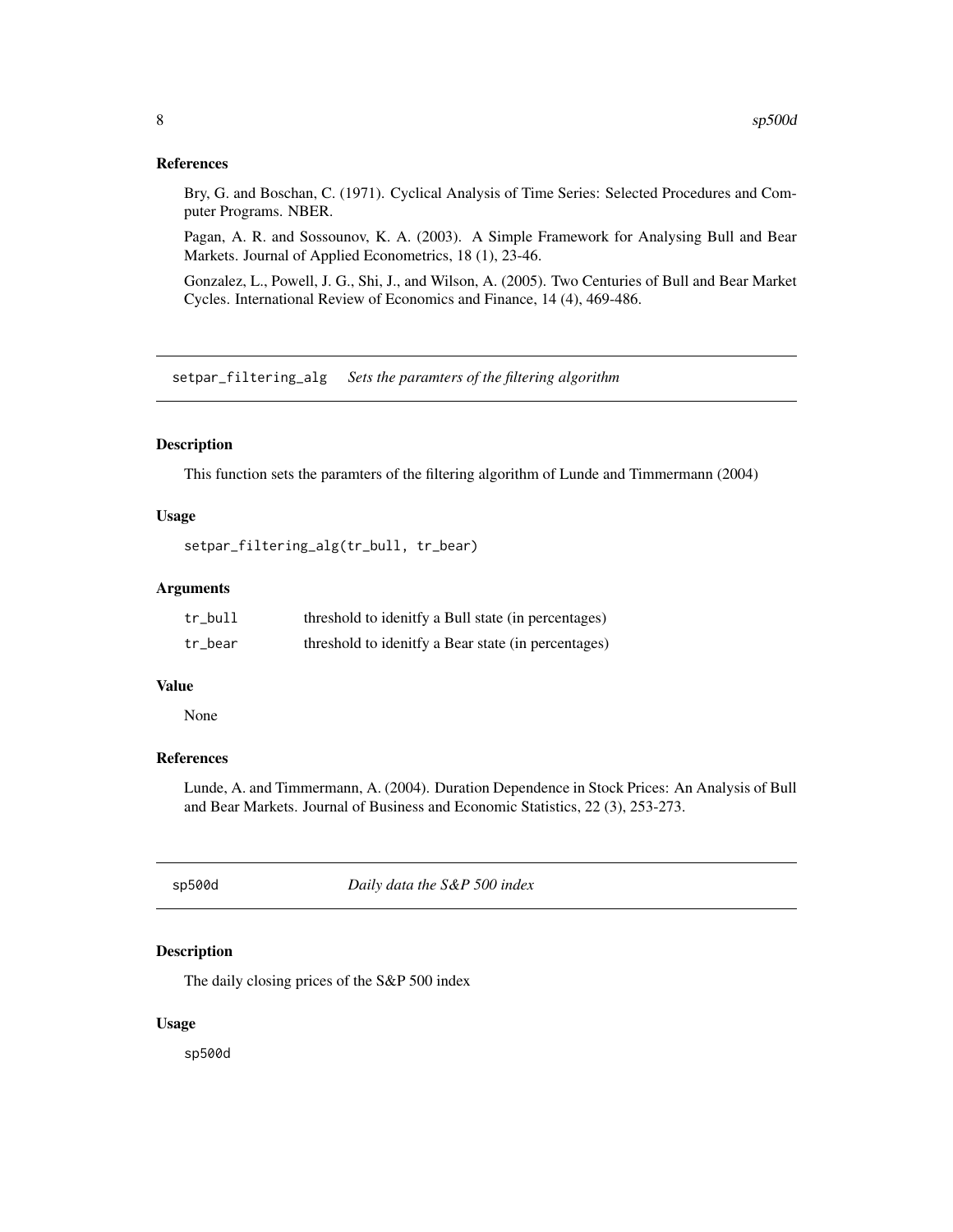#### <span id="page-8-0"></span>sp500m 9

#### Format

An object of class "zoo" containing daily closing prices of the S&P 500 index starting from January 1950

#### Source

<https://finance.yahoo.com/>

#### See Also

Other data sets: [djiad](#page-3-1), [djiam](#page-4-1), [sp500m](#page-8-1)

<span id="page-8-1"></span>sp500m *Monthly data on the S&P 500 index*

#### Description

Monthly closing prices of the S&P 500 index

#### Usage

sp500m

#### Format

An object of class "zoo" containing monthly closing prices of the S&P 500 index starting from January 1950

#### Source

<https://finance.yahoo.com/>

#### See Also

Other data sets: [djiad](#page-3-1), [djiam](#page-4-1), [sp500d](#page-7-1)